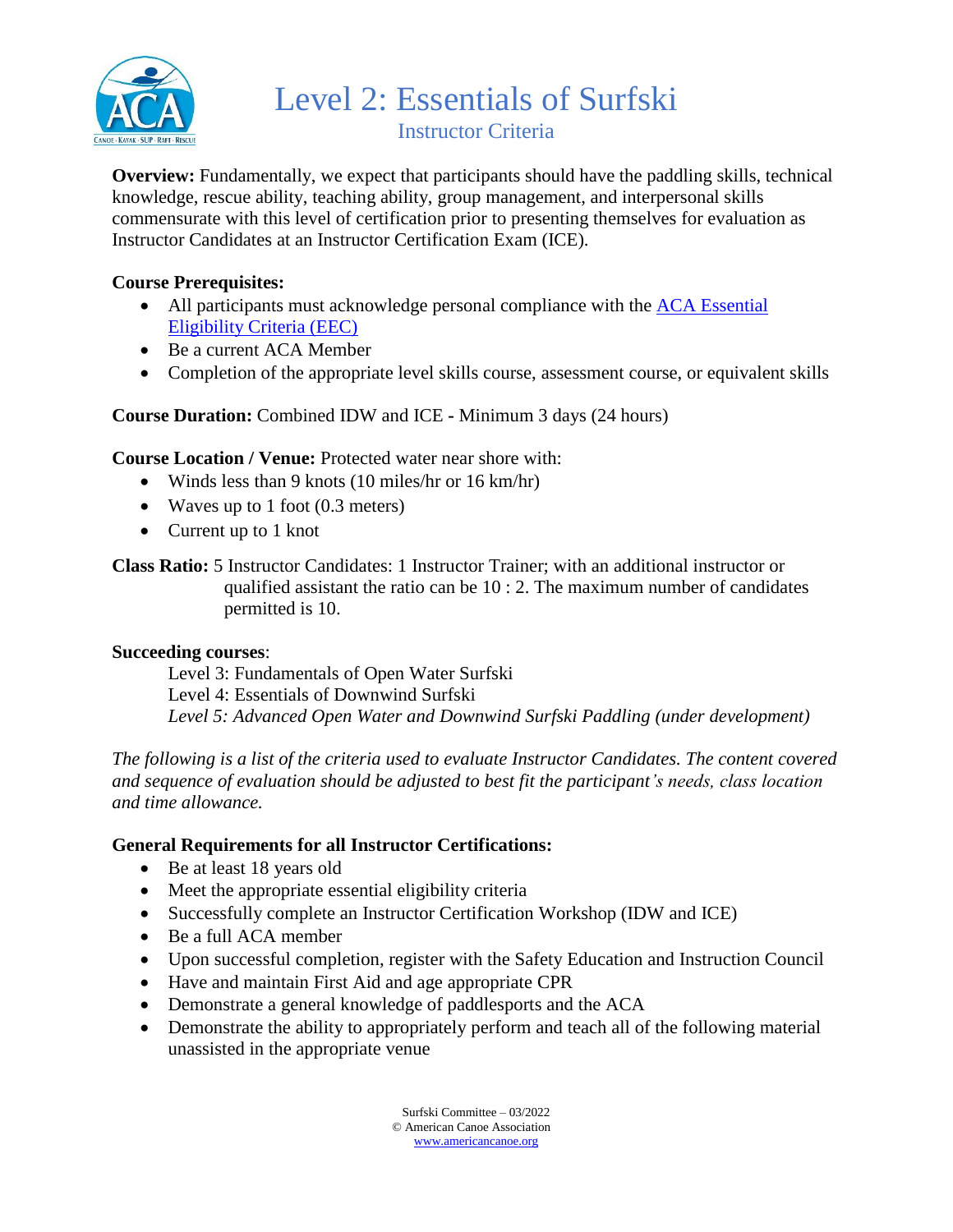

• Instructors are expected to be able to demonstrate, teach, and model everything on the official ACA skills course and assessment course outlines which correspond to their level/craft.

Demonstrate knowledge and ability to efficiently/effectively plan and implement appropriate instructional sessions and assessments for a different learning styles and ability levels, to include:

- Differentiation of instruction based on the individual learner (student centered)
- Use of an appropriate skills progression when teaching complex skill sets
- Selection of appropriate teaching venue based on ability and desired outcomes
- Focus on core principals rather than specific technique
- Provides appropriate, specific and meaningful feedback

## **Maintenance Requirements:**

- Teach at least two courses that meet ACA standards within the four-year certification period and report the results to the National Office
- Complete an Instructor Update, at the highest level of certification, during the four-year certification period
- Maintain ACA membership and SEIC registration annually

# **Level 2: Essentials of Surf Ski Instructor Requirements:**

- 1) Demonstrate a knowledge of ACA Paperwork:
	- How to register and report a course (with and without insurance)
	- An understanding of the ACA Waiver and Release of Liability

#### 2) Demonstrate a knowledge of:

- Teaching theory
- Learning theory
- Effective methods of providing feedback
- 3) Demonstrate the following:
	- Positive interpersonal skills
	- Appropriate group management skills (including leadership and judgment)
	- Ability to choose an appropriate venue / class site
- 4) The ability to teach and model the basic paddle strokes and maneuvers effectively. This includes:
	- Forward stroke, to propel the surfski straight forward
	- Reverse/back stroke, to stop and reverse
	- Forward sweeps, to turn and/or spin the surfski
	- Draw (In and out of water), to move the surfski sideways evenly
	- Slap brace to avoid capsize

Surfski Committee – 03/2022 © American Canoe Association [www.americancanoe.org](http://www.americancanoe.org/)